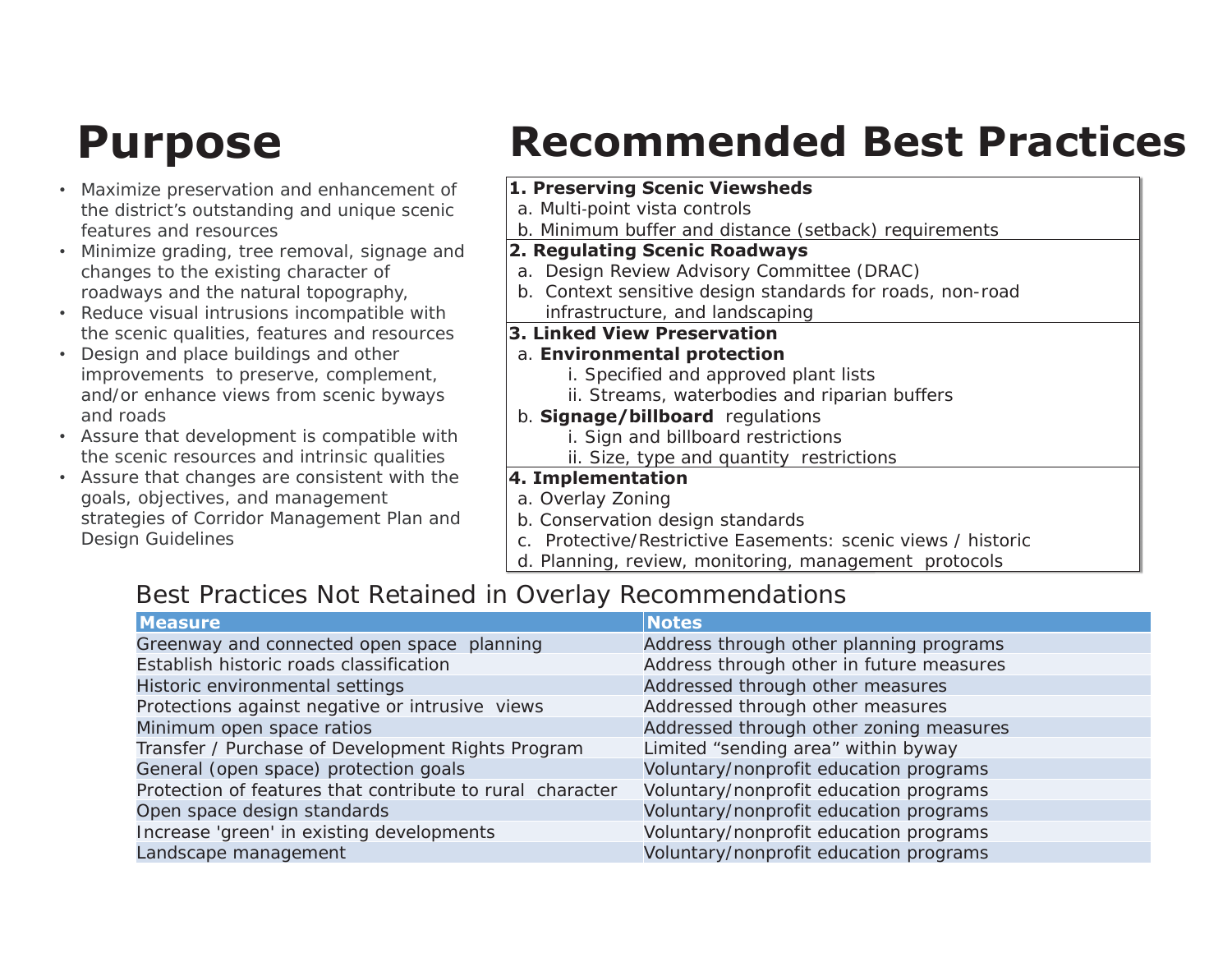### **Scenic Byway Overlay District**

**UPPER SNUFF M** 

**Overlay zoning district.** A zoning district that provides for specific regulations to be applied to a designated area in combination with the requirements of the underlying or base zoning district.

#### *Sub-district 1*

Public road right-of-ways. Jurisdiction of DelDOT Context Sensitive Solutions Manual and Road Design Manual.

#### *Sub-district 2*

The "Inner Corridor" within a 200 foot buffer around the roads and within the scenic viewshed. Jurisdiction of New Castle County.

#### *Sub-district 3*

The "Outer Corridor" beyond Sub-district 1 within a 1000 foot buffer around the roads andwithin the viewshed. Jurisdiction ofNew Castle County.



### *Scenic byway.* A

roadway and its associated scenic land area that is of significant scenic value, such that it has received official designation as a scenic byway from Federal or State authorities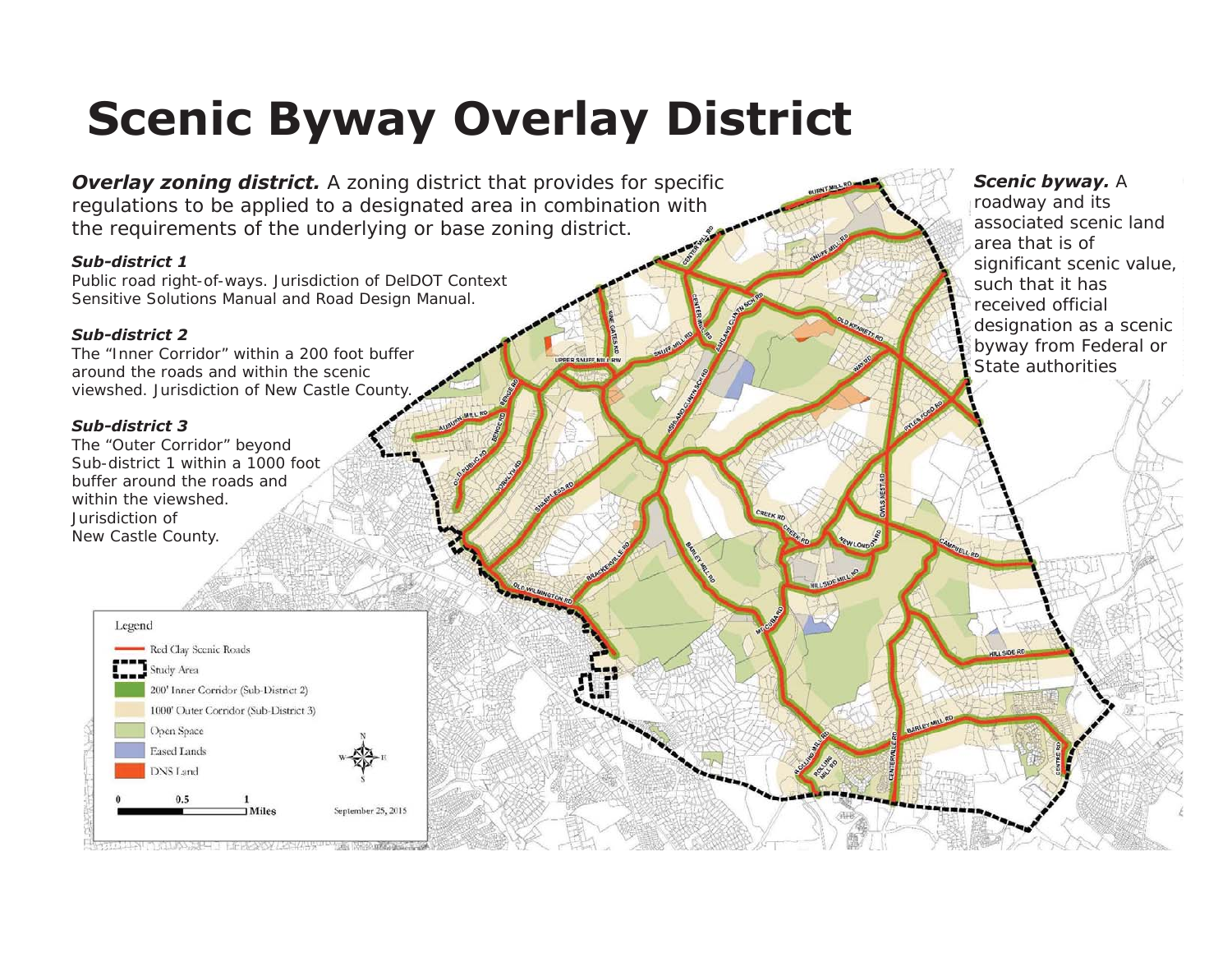### **Strategies to Protect and Enhance**

#### **Provide Scenic Viewshed Protection**

*"The first ten percent of development usually destroys fifty percent of the countryside"*

> Tony Hiss The Experience of Place

Visibility zones provide the greatest protection to the most visible views.

### **Employ Conservation Design Principles**

The conservation design process maximizes protection of land and environmental resources, preserves open space and greenways, evaluates and maintains site hydrology, and ensures flexibility in development design to meet community needs for complimentary and aesthetically pleasing development.



Standard subdivision design vs conservation subdivision design Image: http://profbruce.tumblr.com/post/103279334024/10-principles-of-conservation-subdivision-design

### **Context Sensitive Solutions**

*"A collaborative, interdisciplinary approach that involves all stakeholders in providing a transportation facility that fits its setting. It is an approach that leads to preserving and enhancing scenic, aesthetic, historic, community, and environmental resources, while improving or maintaining safety, mobility, and infrastructure conditions."*

– Results of Joint AASHTO / FHWA Context Sensitive Solutions Strategic Planning Process, Summary Report, March 2007

**Intrusion** 

Not Contextual

Detracts/Diminishes/Destroys

### **Promote Accents and Minimize Intrusions**

Accent **Context Sensitive** Preserves/Conserves/Enhances





The prioritized steps for compliance are as follows:

- *1. Full Protection through Preservation*  of identified resources.
- *2. Conservation* of identified resources through a positive contribution and/or process.
- *3. Enhancement* of identified resources through improvements, repairs, plantings, etc.
- *4. Avoidance* of impacts to identified resources.
- *5. Minimization* of impacts to identified resources.
- *6. Mitigation* of impacts to identified resources.

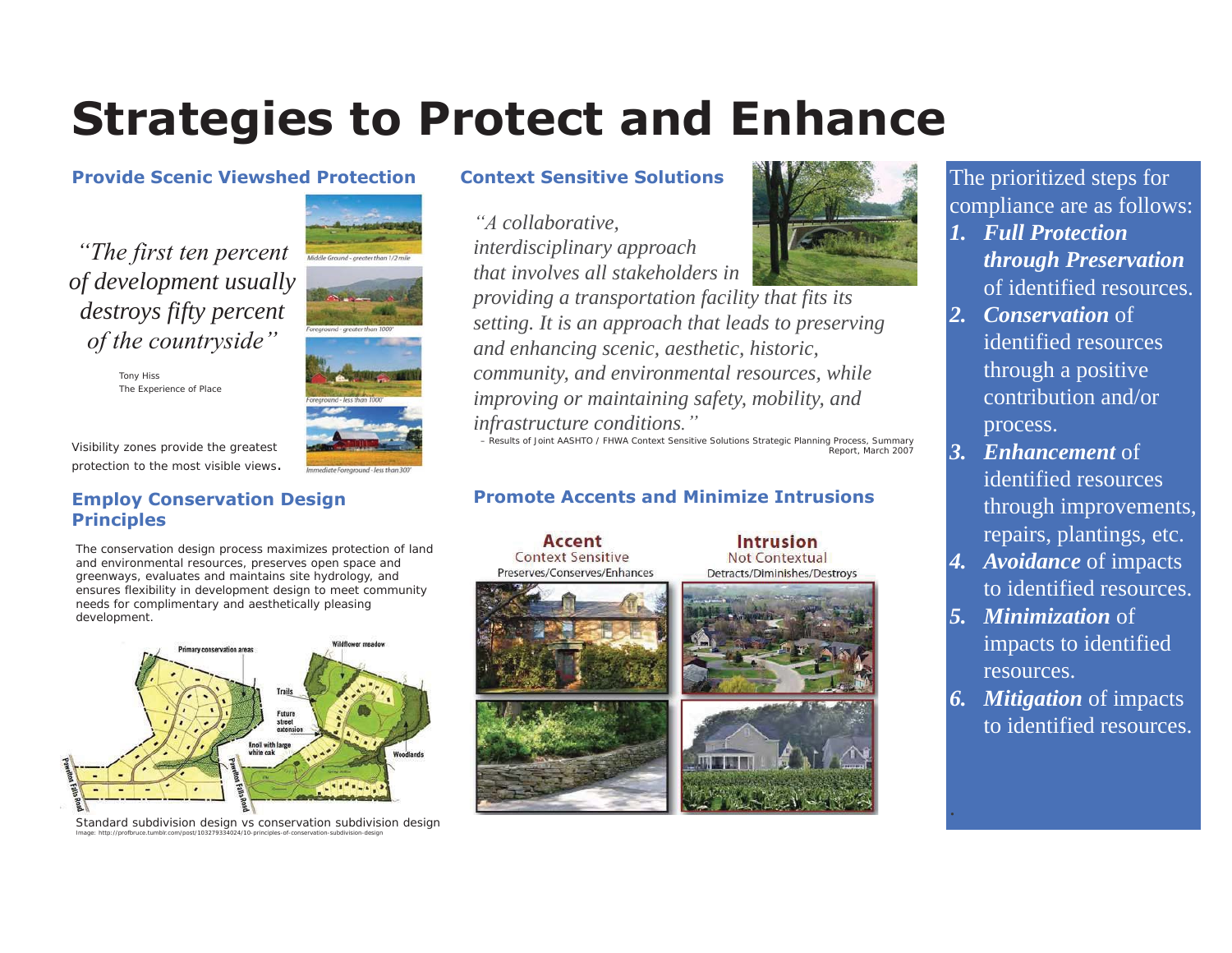### **Summary of Standards**